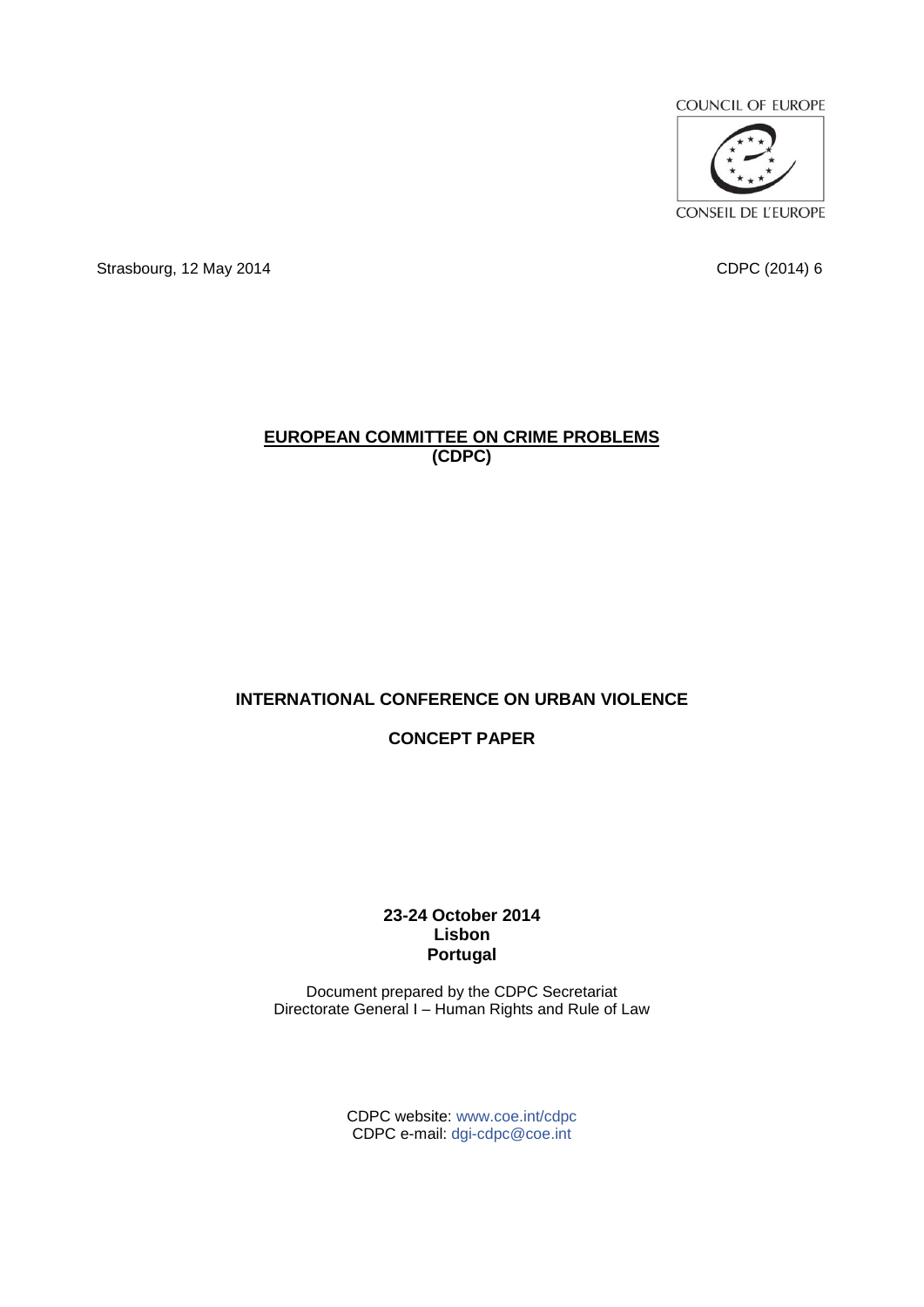## **Background of the conference**

Urban violence is a growing phenomenon and a major concern for many countries in Europe. In the resolution adopted at the 31st Council of Europe Conference of Ministers of Justice (Vienna, September 2012), the ministers expressed their concern "about the rise of intensive and at times unexpected outbreaks of collective violence in some major urban areas in Europe" (urban violence). They recognised that this violence may be linked to the severe economic and social crisis currently being faced by many European countries, which is contributing to the deterioration of both the living conditions of their nationals and the social climate in certain urban areas.

Organised groups and instigators are often behind such violent outbreaks, sometimes targeting authorised and peaceful public demonstrations and thus jeopardising the principles of democracy, social cohesion and tolerance upon which European societies are based.

The ministers also underlined "the rapid development and broad availability of Internetbased communication technologies such as social networks and instant messaging, and the fact that persons participating in acts of urban violence often use modern telecommunication technologies in the preparation of and during such acts; but also the potential of new technologies as a tool for anticipating and preventing violence, gathering evidence and ensuring accountability of instigators and perpetrators of violence".

In some cases, social networks and other information and communication technologies are used by instigators to incite riots, disorder and other forms of urban violence. The criminal justice system needs to respond to the new challenges brought about by social networks.

At the same time, fundamental freedoms, notably freedom of expression and assembly, which are increasingly exercised through the Internet, should not be undermined. Proportionality and judicial oversight are key principles that should be systematically applied when looking at issues such as restricting access of specific individuals to the Internet, carrying out surveillance on their Internet activities or punishing those who have instigated violence.

In the context of urban violence, the need and ways to balance the application of certain repressive measures by the authorities in the interest of upholding law and order vis-àvis the rights to freedom of expression and freedom of assembly guaranteed under the European Convention on Human Rights will be addressed during the conference.

### **Aim of the conference**

The conference aims at bringing together representatives of law-enforcement authorities (judges, prosecutors, police forces), telecommunication providers and Internet service providers in order to:

- examine possible ways to develop fruitful dialogue and efficient co-operation with a view to further preventing urban violence;
- gather evidence on the accountability of the instigators of violence;
- seek a balance between the repressive measures by the public authorities to prevent urban violence and the need to preserve citizens' rights.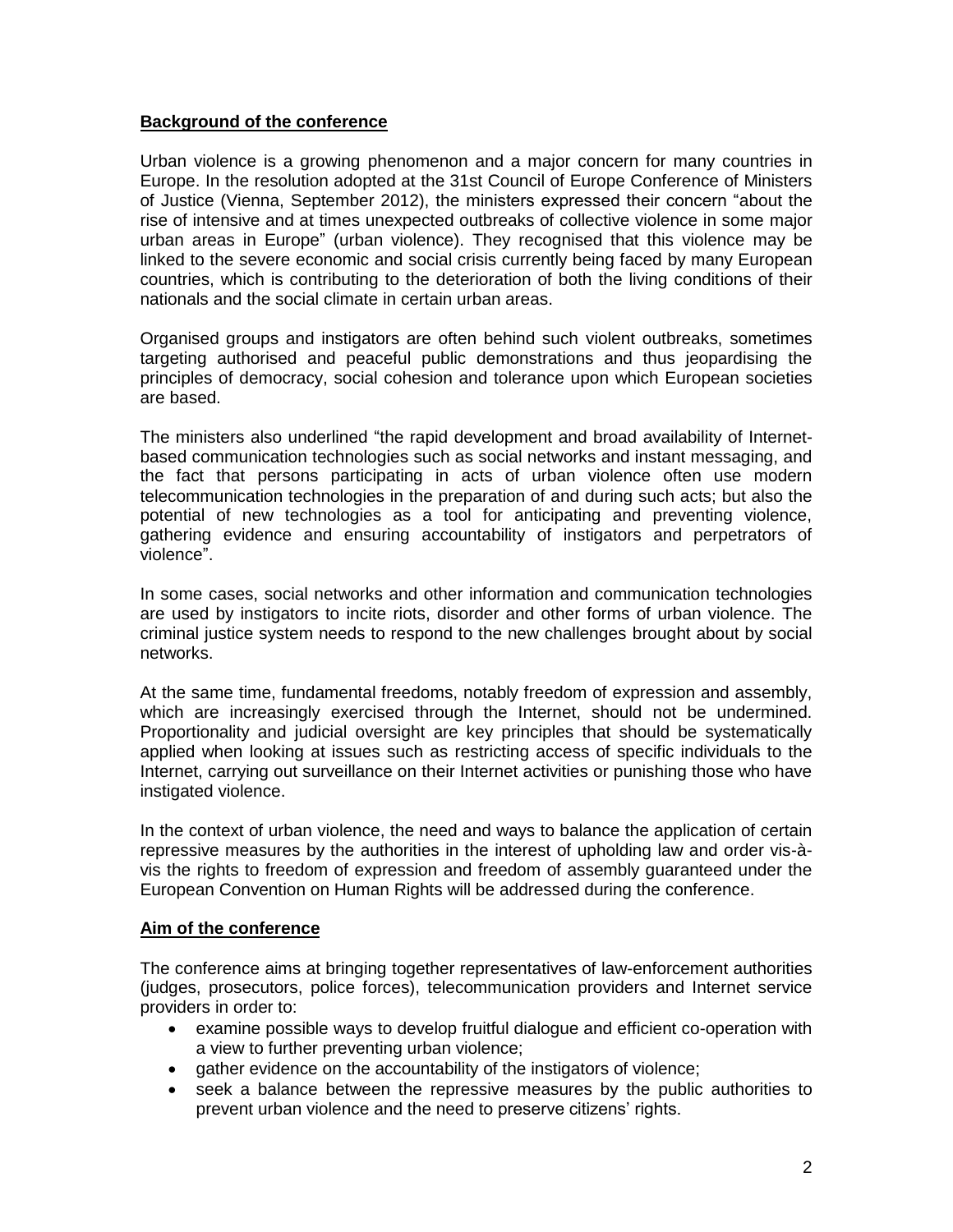### **Structure of the conference**

The conference will be divided in three sessions:

### *a) Session I – Dialogue and co-operation to prevent urban violence*

Urban violence reduction and prevention are now top policy concerns for governments. This conference endeavours to foster closer and more effective co-operation between the relevant public and private stakeholders involved in the prevention of outbreaks of urban violence. It will provide a unique opportunity to bring the subject before a larger audience.

Urban violence is a complex and multi-dimensional phenomenon. With a view to addressing it effectively, it is important to co-ordinate various actors and policies in the fields of justice, media and communication technologies, social services, social cohesion policies and security. The justice system cannot compensate for deficiencies in the other policies but should take these deficiencies into account, in particular when they put people in situations of distress and vulnerability. This being so, co-operation between law-enforcement authorities and the Internet/telecommunications industry is necessary.

### *b) Session II – Gather evidence on the accountability of instigators of violence/leaders*

The Council of Europe provides an appropriate framework in which to examine existing good practices in order to find the best solutions:

- a) to better understand and prevent urban violence;
- b) when such violence does occur, to collect evidence and witnesses and to ensure that those responsible for this violence are identified and brought to justice;
- c) to ensure that victims and their interests are duly protected.

The use of the Internet, social networks and other information and communication technologies by instigators/leaders to incite urban violence raises the complex question of the use of electronic evidence in criminal proceedings. In this regard, there are some challenges and legal implications related to the collection and use of electronic evidence which need to be tackled.

Can the use of electronic evidence be used in criminal proceedings? Can this electronic evidence be used to gather evidence and ensure accountability of instigators of violence?

### *c) Session III – Impose restrictions while preserving citizens' rights*

The responses of the justice system to urban violence must strike the right balance between, on the one hand, the need to protect public order without violating fundamental freedoms such as the freedom of expression and assembly and, on the other hand, the right of access to information. It is, therefore, crucial that action by public authorities be duly framed as required by Articles 10 and 11 of the European Convention on Human Rights.